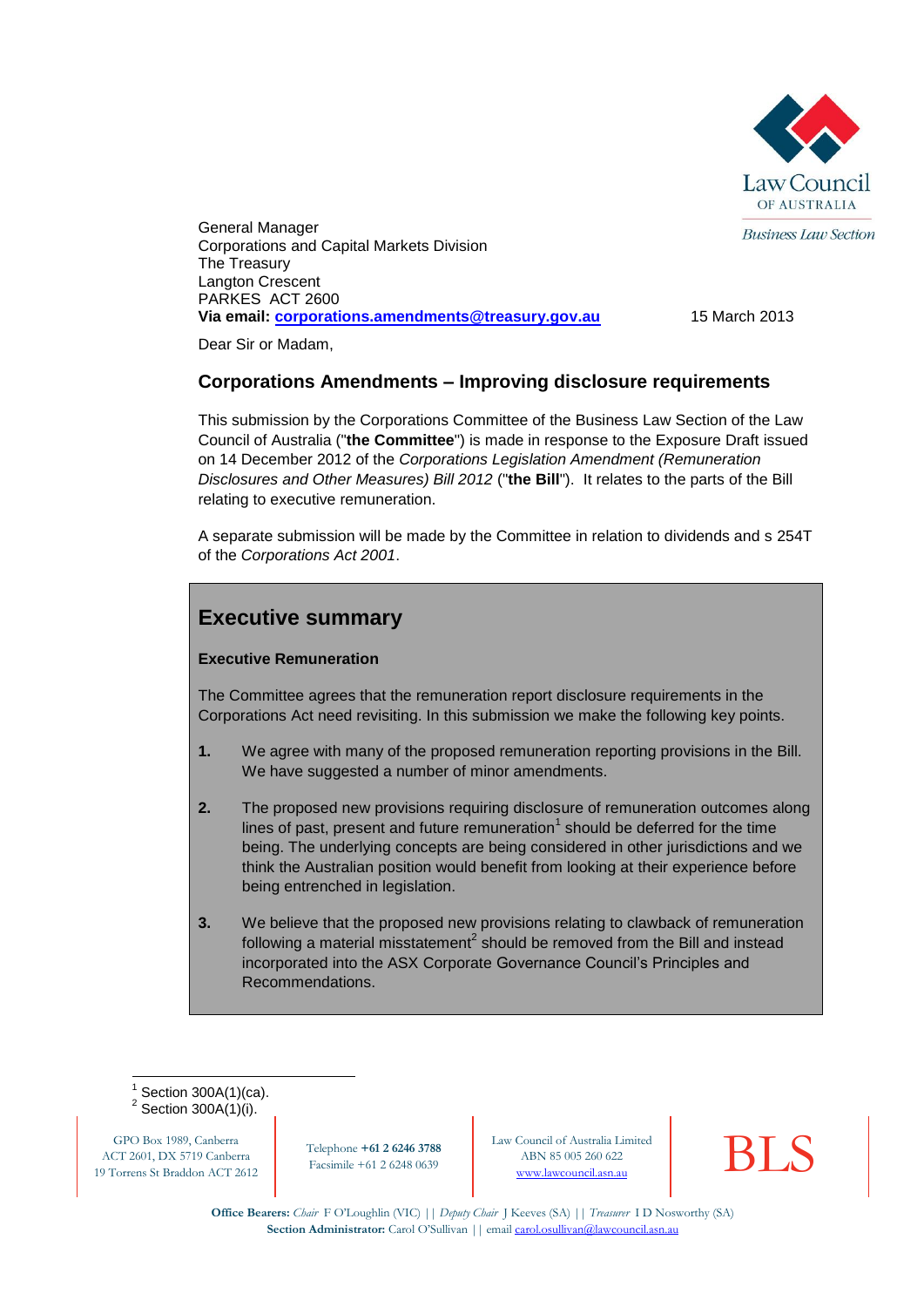## **1 Disclosure of remuneration outcomes**

The proposed provision on disclosure of remuneration outcomes along lines of past, present, and future pay<sup>3</sup> is a good concept. However, we believe that the drafting will be likely to result in overstatement and so confuse readers.

For example, under the current drafting of the provision, if an annual bonus is deferred into equity (which is a relatively common practice) the same remuneration may end up being disclosed up to three times in the same report. This is because the provision relies on the concepts of remuneration '*granted*' and '*paid*', which are unclear and will be difficult for companies to implement. Provisions which impose legal obligations should be framed in precise terminology. A useful way to present the difficulties with the current terminology is with a worked example, as set out on the final page of this submission – see page 5.

The Committee recommends that the Government awaits the outcome of consideration underway on similar issues in the United Kingdom. The Financial Reporting Lab in June 2012 published a report on the measurement and presentation of a 'single figure' for the total remuneration of each director.<sup>4</sup> The Department of Business Innovation and Skills then set out more detail on the proposed disclosure requirements for consultation closing in September 2012.<sup>5</sup> This UK project looks promising and we suggest awaiting these results before implementing a new requirement in Australian law.

In our view there would be no harm in waiting. The Committee notes that:

- many companies are already voluntarily providing such information by including 'actual remuneration' tables in their remuneration reports, which break down remuneration outcomes in a way that is clear and well described; and
- one of the underlying purposes of this provision (to enable comparison of remuneration figures on a like with like basis between companies) is already being satisfied by the accounting standards total remuneration table.

We propose that this provision be removed from the Bill to be reconsidered at a later time.

## **2 Clawback following material misstatement**

We consider that the Corporations Act is not the best place to include a requirement to state the details of any reduction, repayment or other alteration of remuneration following the discovery of a material misstatement.<sup>6</sup>

-

<sup>3</sup> Section 300A(1)(ca).

<sup>4</sup> [http://frc.org.uk/Our-Work/Publications/Financial-Reporting-Lab/A-single-figure-for-remuneration.aspx.](http://frc.org.uk/Our-Work/Publications/Financial-Reporting-Lab/A-single-figure-for-remuneration.aspx) 5

[https://www.gov.uk/government/consultations/directors-pay-revised-remuneration-reporting-regulations.](https://www.gov.uk/government/consultations/directors-pay-revised-remuneration-reporting-regulations)

 $6 \overline{\text{Section } 300\text{A}(1)(i)}$ .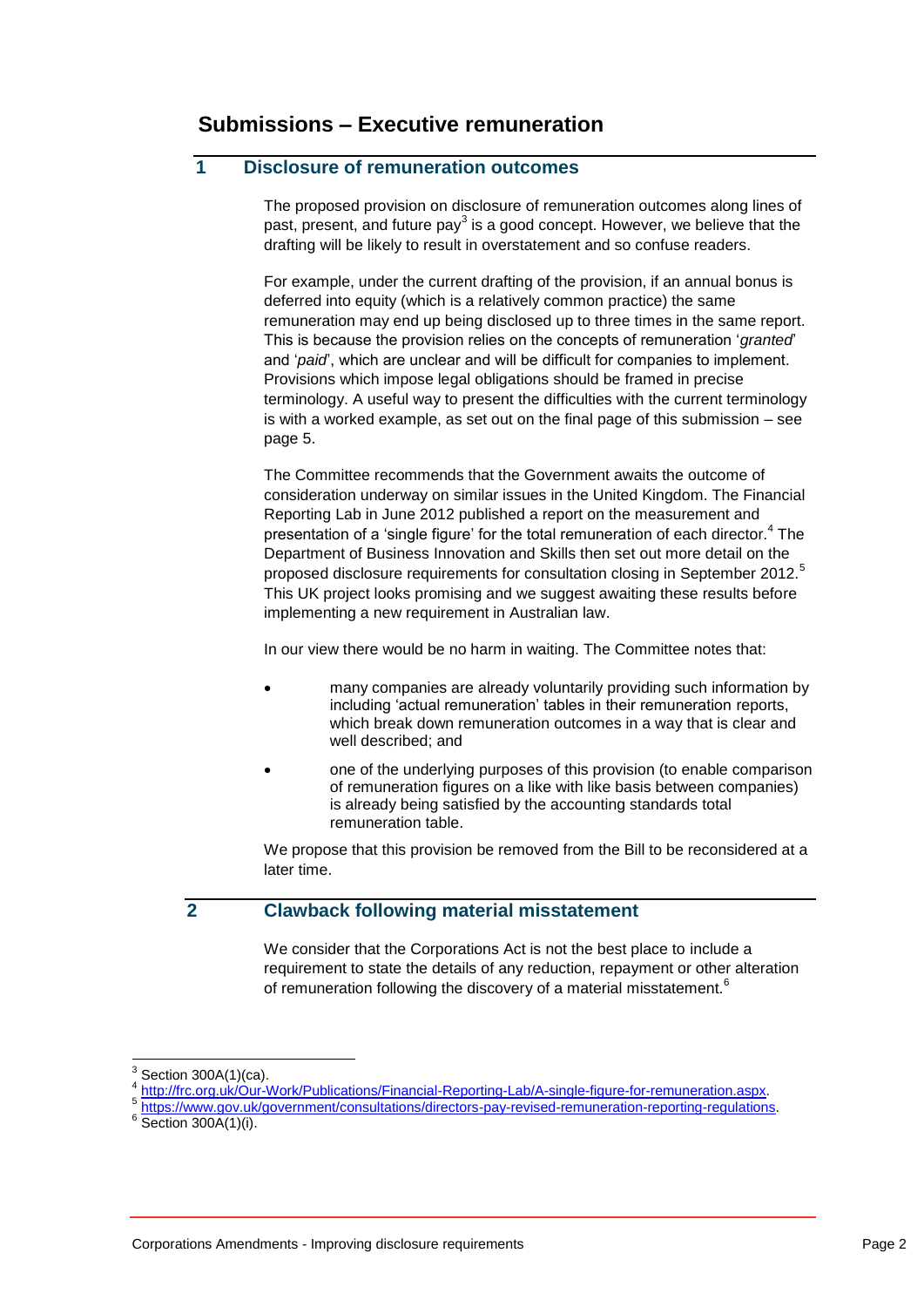We propose that this provision be removed from the Bill and the concept instead be included in the ASX Corporate Governance Council's Principles and Recommendations.

The provision is already phrased in terms of an 'if not why not' disclosure. Such a principles-based disclosure provision needs to be read in context. That context will change with time and developments in market practice. We consider that the ASX Corporate Governance Council's Principles and Recommendations are best suited to setting out the underlying context (in commentary to the relevant recommendation) and updating that context from time to time. This provides greater flexibility than the explanatory memorandum to the Bill, which is a one-off document catering to a single point in time.

## **3 Disclosure of lapsed options**

The Committee supports the removal of the requirements to disclose the value of lapsed options and the percentage of the value of a person's remuneration that consists of options.<sup>7</sup>

## **4 Additional changes**

We believe that the Bill could go further and delete or amend other requirements that result in bulky remuneration reports without providing significant assistance to readers. Further amendments could include:

- clarifying that detailed disclosure of performance hurdles (s300A(1)(ba)) only applies to grants made in the current financial year, and that it is not necessary to repeat disclosures made in previous financial years in relation to previous grants that remain on foot;
- keeping the obligation to disclose '*a summary of the methods used in assessing whether the performance condition is satisfied*' but removing the follow on obligation to disclose '*an explanation of why those methods were chosen*' (s300A(1)(ba)(iii)) – as the disclosure invariably reads along the lines of 'because it is the most appropriate method'; and
- changing the obligations in sections 300A(1)(e)(ii) and (iii) to refer to the *number* of options granted and exercised – rather than the *value* of options granted and exercised – this would correspond with the proposed amendment to s300A(1)(e)(iv). Also the value of equity granted during the financial year is already disclosed in the statutory remuneration table under s300A(1)(c) – Reg 2M.3.03 Item 11 and in the general description of remuneration granted to each member of KMP under s300A(e)(i) and  $s300A(1)(c) - Reg 2M.3.03$  Item 12(h).

## **5 Termination benefits**

The Committee supports disclosure of termination benefits and the direction Treasury is heading with the proposed provision.<sup>8</sup>

 7 Section 300A(1)(e)(iv) – (vi).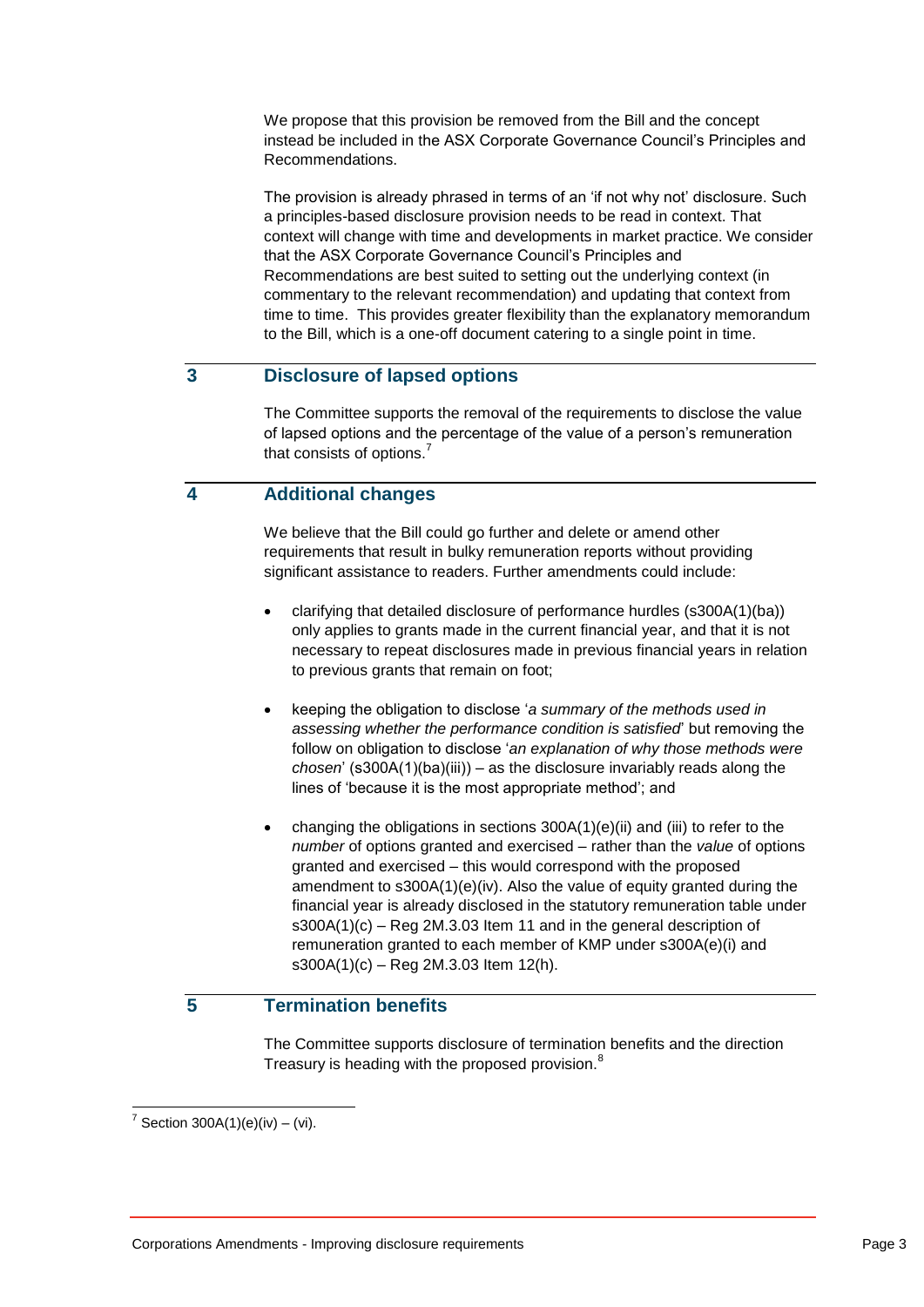However, clarity is needed on the difference between a company expense and remuneration. For example, the Committee considers that relocation costs would be classified as an expense of the company rather than remuneration and therefore should not need to be disclosed as a 'benefit' in connection with cessation of office.

We also anticipate that it will be difficult to put into practice the disclosure of arrangements '*to be entered into*', <sup>9</sup> and propose alternate wording as follows:

> '(iii) *details of any other benefits to be given to the person, or any arrangements or understanding entered into or to be entered into with the person, by the company or a related body corporate, that relate or that will relate to a period beginning after the person's retirement …*'

### **6 Relief from obligation to prepare a remuneration report**

We agree that unlisted entities ought to be relieved of the obligation to prepare a remuneration report.<sup>10</sup>

We suggest that the relief be broadened to also exclude entities that have debt quoted on the ASX, but that do not have any listed equity. We consider that investors in listed debt are not investing in the internal workings of the business of the company but rather in the company's ability to pay a coupon. It is therefore not necessary to require such companies to disclose their internal remuneration practices.

#### **Conclusion and further contact**

Thank you for the opportunity to comment on the draft Bill. The Committee would be pleased to discuss any aspect of this submission.

Please contact the Chair of the Committee Marie McDonald on (03) 9679 3264, or Priscilla Bryans on (03) 9288 1779, if you would like to do so.

Yours faithfully,

 $11-$ 

Frank O'Loughlin **Section Chairman**

 $\overline{a}$  $8$  Section 300A(1)(ea).

 $\frac{9}{5}$  Section 300A(1)(ea)(iii).

 $10$  Section 300A(2).